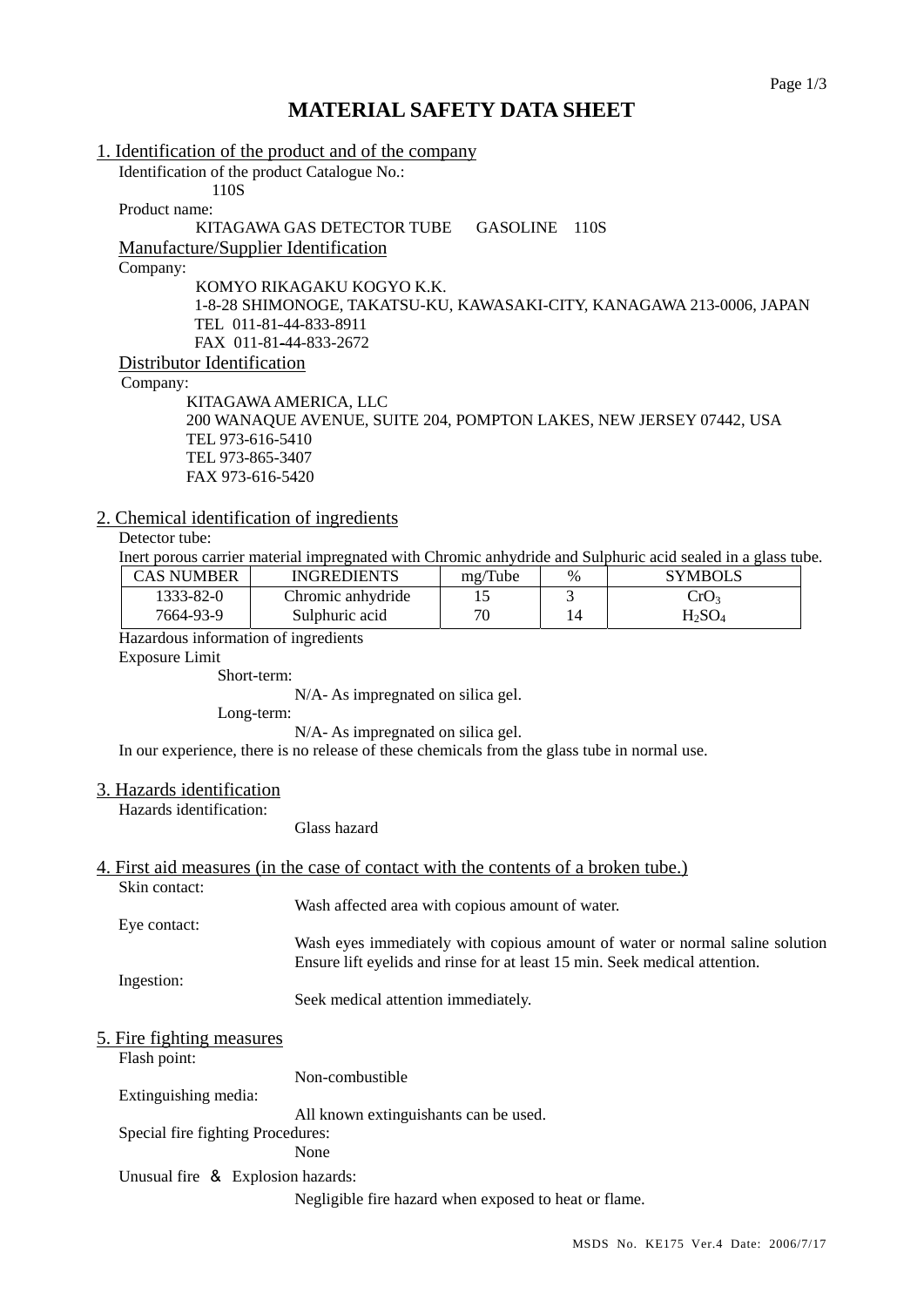| 6. Accidental release measures                                     |                                                                                                                                                                |  |  |  |  |
|--------------------------------------------------------------------|----------------------------------------------------------------------------------------------------------------------------------------------------------------|--|--|--|--|
| Personal protection:                                               |                                                                                                                                                                |  |  |  |  |
| 7. Handling and storage<br>Handling & use:                         | Do not pick up broken glass with bare hands if the tube is broken. Cover with<br>inert absorbent such as vermiculite. Sweep up and contain for waste disposal. |  |  |  |  |
| Storage:                                                           | Ensure the instructions for use are followed. Safety glasses and gloves should be<br>worn to prevent injury from splintering glass.                            |  |  |  |  |
|                                                                    | Keep away from direct sunlight and store at 25 degree C or lower.                                                                                              |  |  |  |  |
| 8. Exposure control/personal protection<br>Respiratory protection: |                                                                                                                                                                |  |  |  |  |
| Ventilation:                                                       | Not applicable                                                                                                                                                 |  |  |  |  |
|                                                                    | Not applicable                                                                                                                                                 |  |  |  |  |
| Other protective equipment:                                        | Safety glasses and gloves                                                                                                                                      |  |  |  |  |
| 9. Physical/Chemical properties<br>Appearance:                     |                                                                                                                                                                |  |  |  |  |
|                                                                    | Detector tube:                                                                                                                                                 |  |  |  |  |
| Boiling point:                                                     | Yellow and white layer sealed in a glass tube.                                                                                                                 |  |  |  |  |
| Melting point:                                                     | Not applicable                                                                                                                                                 |  |  |  |  |
| Specific gravity $(H_2O=1)$ :                                      | Not applicable                                                                                                                                                 |  |  |  |  |
| Evaporation rate (BuOAc=1):                                        | Not applicable                                                                                                                                                 |  |  |  |  |
|                                                                    | Not applicable                                                                                                                                                 |  |  |  |  |
| Solubility in water:                                               | Not applicable                                                                                                                                                 |  |  |  |  |
| Vapour pressure:                                                   | Not applicable                                                                                                                                                 |  |  |  |  |
| Vapour density:                                                    | Not applicable                                                                                                                                                 |  |  |  |  |
| 10. Stability and Reactivity                                       |                                                                                                                                                                |  |  |  |  |
| Stability:                                                         | Stable at under ambient temperatures and pressures.                                                                                                            |  |  |  |  |
| Incompatibilities:                                                 | Not applicable                                                                                                                                                 |  |  |  |  |
| Hazardous decomposition products:                                  | None                                                                                                                                                           |  |  |  |  |
| Hazardous polymerization:                                          | None                                                                                                                                                           |  |  |  |  |
| 11. Toxicological information<br>General:                          |                                                                                                                                                                |  |  |  |  |
|                                                                    | In our experience this products is not harmful to health when correctly<br>used/handled.                                                                       |  |  |  |  |
| Skin contact:                                                      | Contents may be irritating to the skin if the tube broken.                                                                                                     |  |  |  |  |
| Eye contact:                                                       | Contents may be irritating to the eyes if the tube broken.                                                                                                     |  |  |  |  |
| Ingestion:                                                         | Glass hazard                                                                                                                                                   |  |  |  |  |
|                                                                    |                                                                                                                                                                |  |  |  |  |